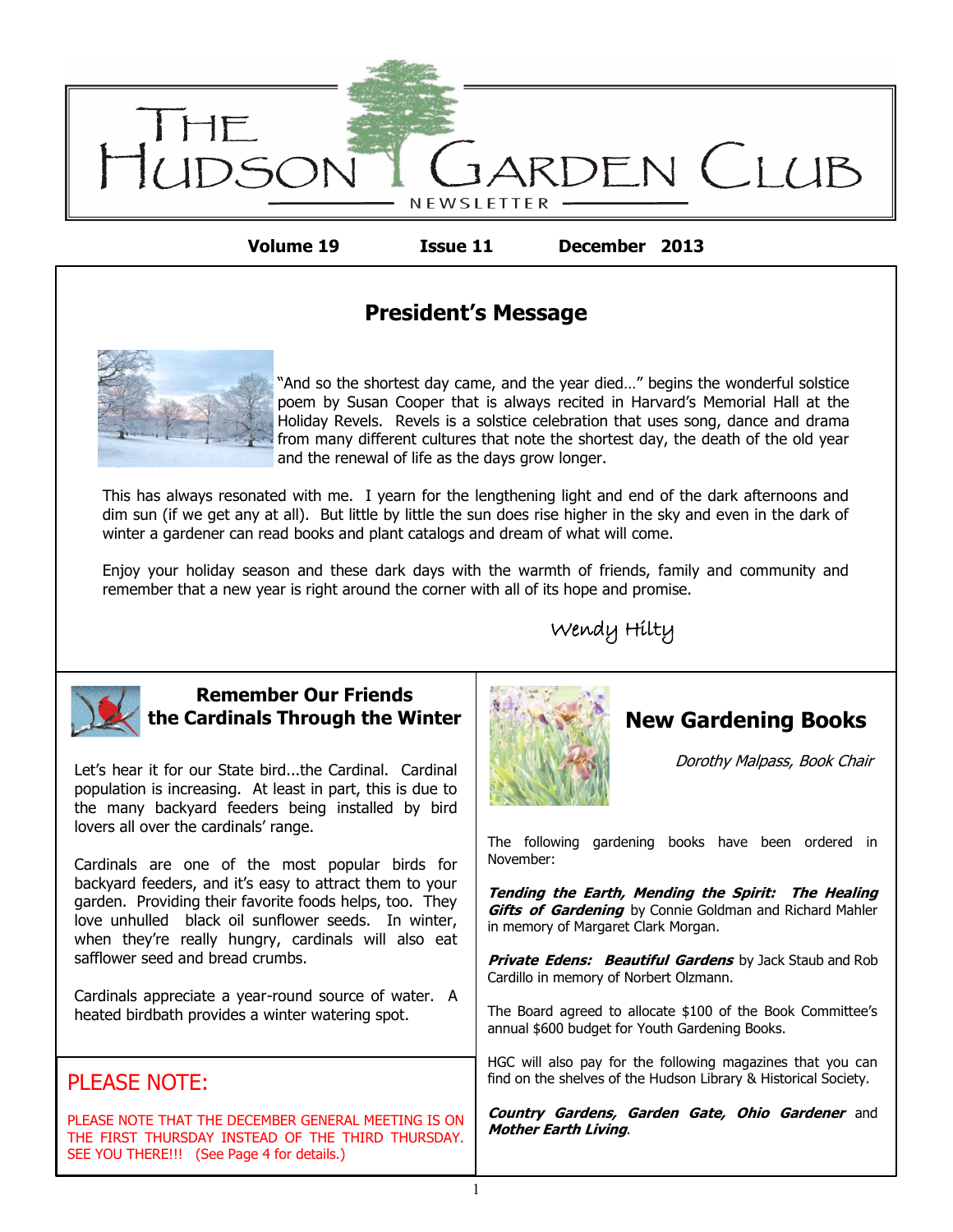

### **WORDS FROM THE HERB GROUP**

Sherry Beam, Herb Chair

December is a perfect time for the Herb Group to take time to sample some of the 'herbally delicious' treats that longtime friend of the Hudson Garden Club, Jan Becker will be serving up!

We first met Jan in 1996 the spring after the Herb Group had formed. Jan and Rick Becker have owned Becker's Cottage Garden Herb Farm in Akron since 1987 and over the years it has grown and flourished. Jan is a graduate of Ohio State University ATI, attended the Culinary Arts School at Akron University, is a Master Gardener and a specialist in Backyard and Local Foods. Over the years, the Club has visited the herb farm and Jan has done a variety of programs and we thought this was the perfect time to have her back. It is also the perfect time to enjoy a special Power Point presentation where we will take a walk through a year of "Practical Possibilities" with Jan.

Please mark your calendars for Wednesday, December 11 at 9:30am in the North Meeting Room at the Library. Reservations are required and space is limited. Please RSVP to Sherry Beam at [sherrybeam@hotmail.com](mailto:sherrybeam@hotmail.com) or call her at (330) 342-0969 by December 5.





Lindsay Baker, one of our returning scholarship recipients, is an Environmental Engineering student at Ohio State University. Lindsay spent the past summer interning at the Mote Marine Laboratory in Sarasota, Florida and wrote to bring us up to date on her experience. She gives quite a detailed account of her activities in the environmental field among the clams and the scallops.

Lindsay's words: At the end of summer, we had all become regulars at canoeing and snorkeling. Our surveying project was completed by writing up a final technical report of our findings throughout the bay. It didn't hit me until later how much I had learned during my internship. Not only did I learn about scallops and clams, but I also gained a vast knowledge of other organisms and how they function in the ecosystem. When I am asked about my experience I find it hard to describe how overwhelmingly glad I am that I was accepted to work at Mote. I will never forget the experiences I had there and there is no doubt that my internship provided me with a great amount of experience and knowledge. I have changed both personally and professionally and will forever be grateful for the summer I was able to spend at Mote Marine Laboratory.

Along with her very interesting account of her Mote experience, Lindsay sent some photos of sea life including underwater pictures of a sand dollar, anemone, starfish and a manatee.

With letters like this it is gratifying to see what our scholarship dollars are helping to foster.



trough-making sessions.

## **GARDEN SHOP ITEMS NEEDED**

We are going to make the faux stone troughs again this year since they sold out the first day of the Home and Garden Tour. If you have styrofoam coolers we would, once again, love them next Spring for our

We are also looking for chairs without seats or chairs with seats that can be removed. Decorated with potted plants these have been good sellers.

We again plan to sell gently-used gardening books and magazines. We will have a basket displayed at all the general meetings where you can place your book and magazine donations.

## **Report on Civic Garden Activities**

Sherry Beam, Civic Chair

Every gardener knows that under the cloak of winter lies a miracle...a seed waiting to sprout, a bulb opening to the light, a bud straining to unfurl. And the anticipation nurtures our dream. **— Barbara Winkler**

It was tough putting the gardens to bed this year. The two plus weeks of daily rain in June and the cooler summer, for the most part, nourished both the soil and the plants and they thrived and gave us showy and glorious color for months on end. It took a hard frost, just before our first snow, to finally take down the last of the gardens at the Flagpole on the main Green. It was planted with numerous 'tropical's, and they kept us smiling until the end, seemingly knowing that it was indeed a summer to remember. Mother Nature needed a year to rebound after so many back-to-back years of heat and drought.

The BUG's signed up for weekly monitoring throughout the summer and we met several times for group work sessions It is such an honor to a part of this special group.

This year, we are hoping that we will be able to have leaf humus added to the gardens on the Greens yet this year. Typically we have done it in the spring but since the daffodils were dug after bloom and moved from the Flagpole Garden to the Community Garden (corner of Rt. 91 and Ravenna Street) and planted last month, we will do it in reverse. Change is always good and allows s the opportunity to try new things.

Reality that winter is really among us is when the Clocktower trough is dressed in winter greens, adding the perfect touch for the holidays.

Goodnight gardens — sleep well and we will see you in the Spring.

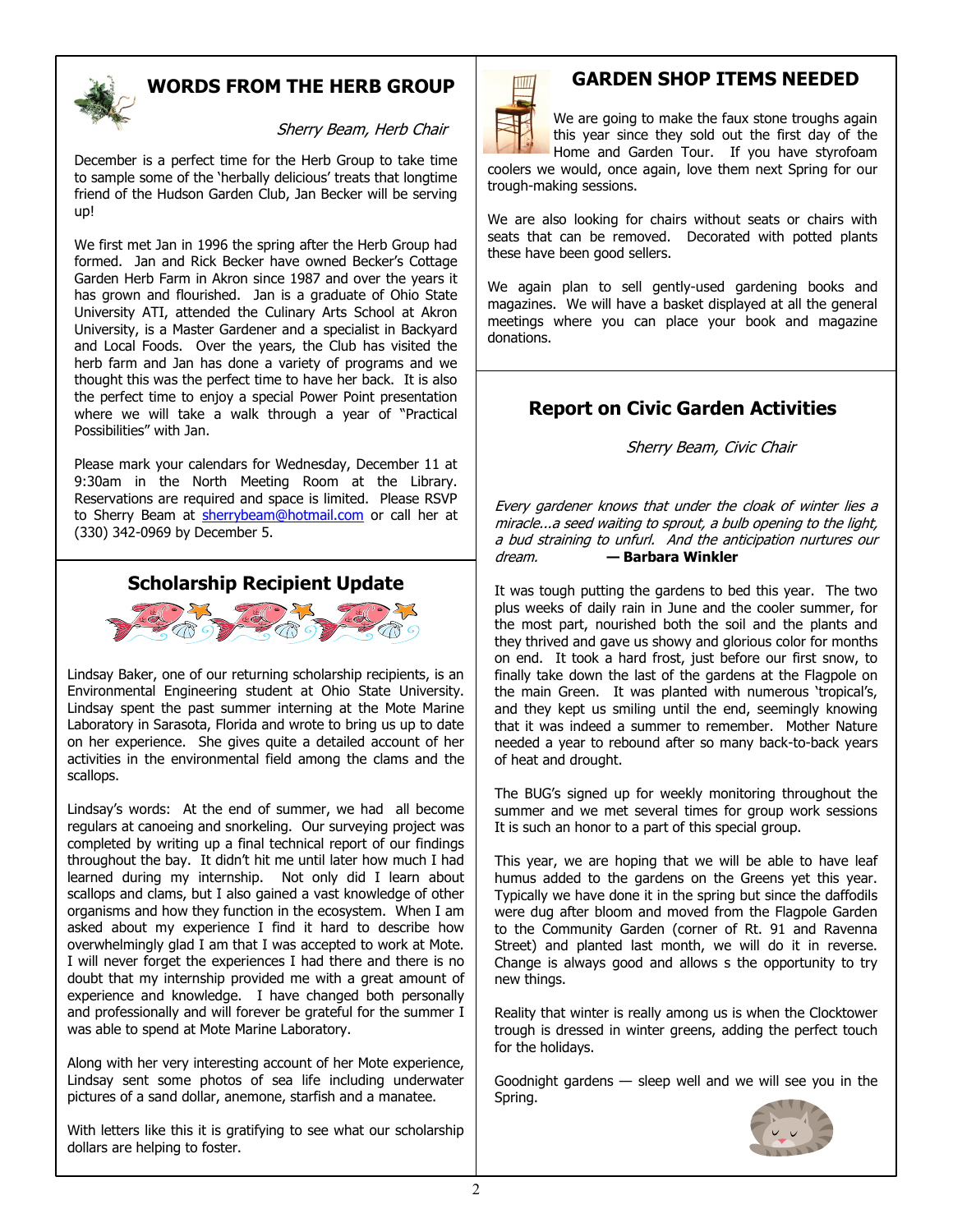# **Treasurer's Report**

| <b>Account Balances as of November 2, 2013</b> |  |              |
|------------------------------------------------|--|--------------|
| Unrestricted Cash (Checking)                   |  | \$13,629.80  |
| Restricted (Scholarship Fund)                  |  | \$18,470.59  |
| <b>PNC Savings Account</b>                     |  | \$68,737.81  |
| <b>Total Bank Accounts</b>                     |  | \$100,838.20 |

Nancy Agler, Treasurer

#### **NEWLY ELECTED HGC EXECUTIVE BOARD**

A new HGC Executive Board was elected at the November General Meeting. The board will take office in January, 2014.

> President Bronwyn Pierson 1st Vice President Carla Maurer 2nd Vice President Wendy Hilty Recording Secretary Beth Lawrence Corresponding Secretary Nancy Saxer Treasurer Daniela Baloi Assistant Treasurer Nancy Agler

# **Participate in Hale Farm and**

We have received an invitation to join a group of area garden clubs for a new event at Hale Farm and Village. For this event, **"Deck the Village Green**,**"** HGC will adopt and decorate the exterior front entry way of one of the village properties. The decorations must be simple, natural and period appropriate.

Hudson Garden Club will join Bath Gamma Garden Club, Sunday Afternoon Garden Club, Akron Garden Club and Peninsula Garden Club in creating Christmas decorations as they might have in the early days of the settlement of the Western Reserve in Ohio, 1830-1855. All groups will install their designs on December 3.

The decorations will be in view during Hale Farm and Village's Lantern Tours in December and will be voted on by visitors for a People's Choice Award. Three professional designers will give another award. Prizes will be awarded in each category.

Do you have an interest in local history of that era? Do you know what materials were commonly available for wreaths of that time? Is Hale Farm and Village a special place for your family? Would you like to help create and/or install decorations for one of the houses? If so, contact Barb Earnhardt for more information (330) 653-3831.

On December 29 from 3:00 to 5:00pm there will be a Wine, Wassail & Cheese party at Hale Farm and Village for those involved.



## **"Holiday Doors of Hudson"**

The Hudson Garden Club is excited to announce the third year of our new tradition, **The Holiday Doors of Hudson**. Residents who have decorated their front door for the holidays are encouraged to submit a picture between November 1 and December 20. All entries will be posted on the Club's website for everyone to enjoy.

Door decorations do not need to be handcrafted to be nominated and the event is open to all residents of Hudson. One door will be chosen that best reflects the spirit of the holiday season and that of the Hudson Garden Club. The homeowner whose door is chosen will receive two tickets to the 2014 Home and Garden Tour scheduled for June 12-13, 2014.

For additional information, please contact Jan Larivee at (330) 653-9092 or Bronwyn Pierson at (330) 650-1459. Photos should be emailed with contact information and street address to [hgcdoors@yahoo.com](mailto:hgcdoors@yahoo.com) or Hudson Garden Club, P.O. Box 651, Hudson, Ohio 44236. Permission of homeowner is needed for door submissions. Visit <hudsongardenclub.org> for **Hudson Garden Club Invited to notingly** more information and to view previous year's entries.

# **Village Christmas Event November General Meeting Minutes**

Nancy Saxer, Recording Secretary

President, Wendy Hilty, called the meeting to order at 7:05pm. She welcomed 60 members and guests.

Nominating Committee Chair, Jan Schrader, thanked her committee and announced the slate of officers for the Executive Board. There were no nominations from the floor and the vote in favor of the slate was unanimous.

Bronwyn Pierson reminded all of The Holiday Doors of Hudson and encouraged us to enter and to invite others to do so.

Carla announced that 2014 Home & Garden Tour presale tickets will be on sale at Vignettes, The Learned Owl and Keller Williams Realty. Presale price is \$20.

Barb Earnhardt announced that HGC has been invited to decorate an entryway at Hale Farm Village.

Sharon Papes reminded us that the December meeting is two weeks from tonight. Please bring a plate of cookies to share at social time.

Joan Brandon and her Santa's helpers entertained us with tips for Christmas decorating using materials we have at hand inside and outside our homes.